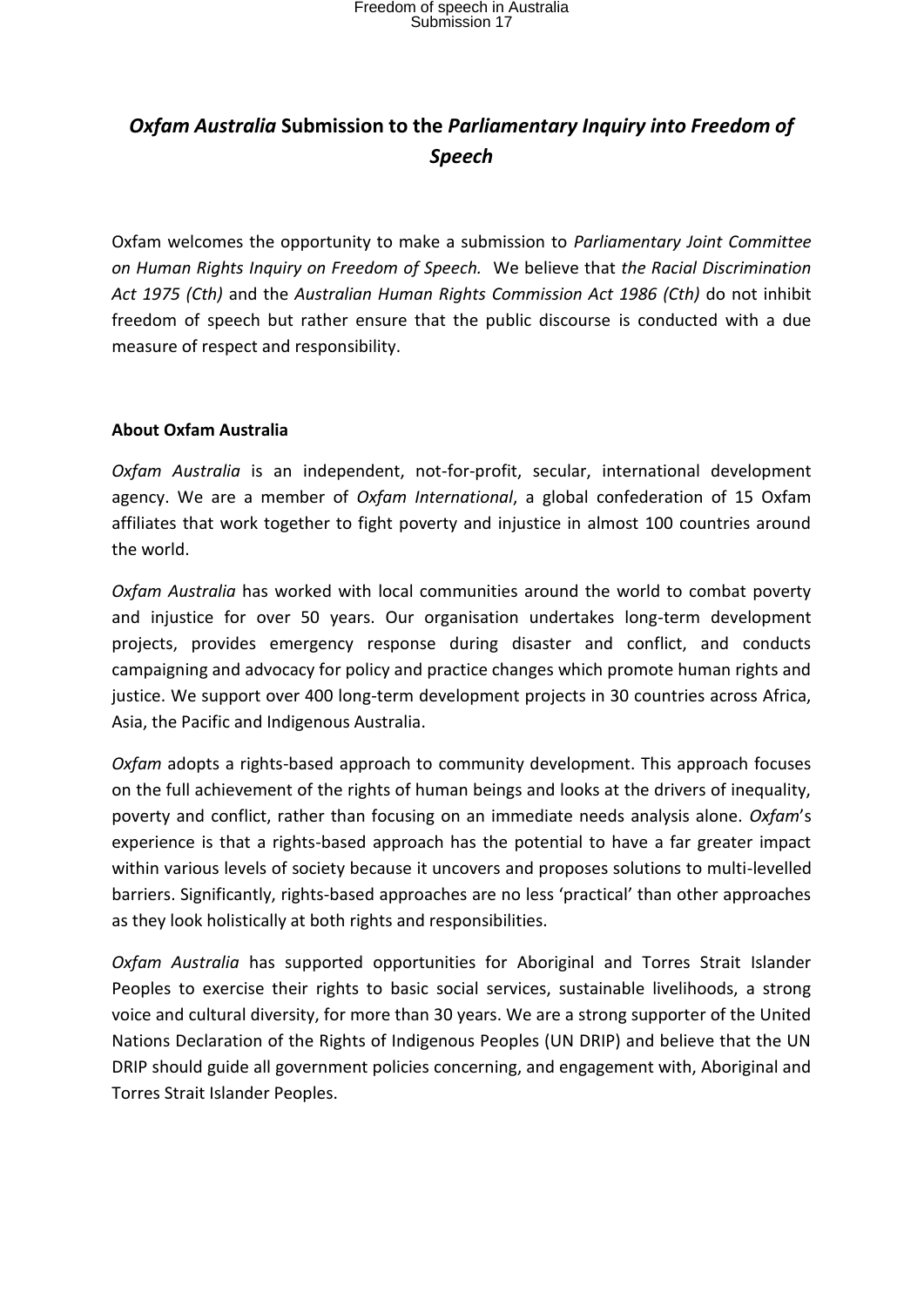# Freedom of speech in Australia Submission 17

#### **Racial Discrimination Act (Terms of Reference 1)**

It is *Oxfam Australia's* view that the *Racial Discrimination Act (RDA)* plays a critical role in to ensuring that minority groups are protected from race-based vilification and insult. Proposed changes to 18c would have the likely effect of making offensive race-based speech more acceptable in society and lead to increased racial intolerance. All people have the right to not suffer from racial vilification and abuse. The emotional and mental harm caused by hate speech often has serious consequences for the victim and for that victim's ethnic community. Changes to 18c are therefore likely to impact negatively on the social fabric of Australian society. History has taught us that societal acceptance of vilification and racial insult can too easily lead to discrimination and physical violence. The RDA has an important role to play in addressing the harm caused by racial discrimination and racial vilification. By setting standards of conduct, the laws constrain the spread of racism and racial hatred and encourages people to speak out against racism, complementing broader education strategies.

The current 18c's impact on freedom of speech is clearly limited by 18d. Section 18d details exemptions to 18C, which covers anything said or done as part of an artistic work or "any other genuine purpose in the public interest" as long as it relates to 'fair comment'. For example in the *Bolt* case<sup>i</sup> the issue was that of factual inaccuracy and therefore a lack of fairness in the comment – not the issue raised by Bolt. In *Creek v. Cairns Post 2001ii* the judges found that 18c was not concerned with mild insults but with comments that have "profound and serious effects". "Fair comment" must be done reasonably and in good faith. To see this as a restriction on freedom of speech is disingenuous. Other laws, such as defamation and libel laws and various secrecy-related provisions in particular laws and employment contacts have a far broader reach in limiting freedom of speech.

Since 18c and d were introduced as amendments to the RDA only 1.8% of racial vilification complaints nationally have ended up in the courts. Rather, the Australian Human Rights Commission oversees a confidential, mediation-based conciliation process. The Commission has no power to litigate in relation to an alleged breach of the RDA. Only a person alleging their own racial or ethnic group was vilified by statements made in public can commence court proceedings. For example the recent *Prior v QUT caseiii* involved a person taking a case to the courts after the Commission determined that the case could not be resolved. When considering the freedom of speech protections of 18d and the various case law it is difficult to see how freedom of speech is being unfairly inhibited by the current operation of the RDA.